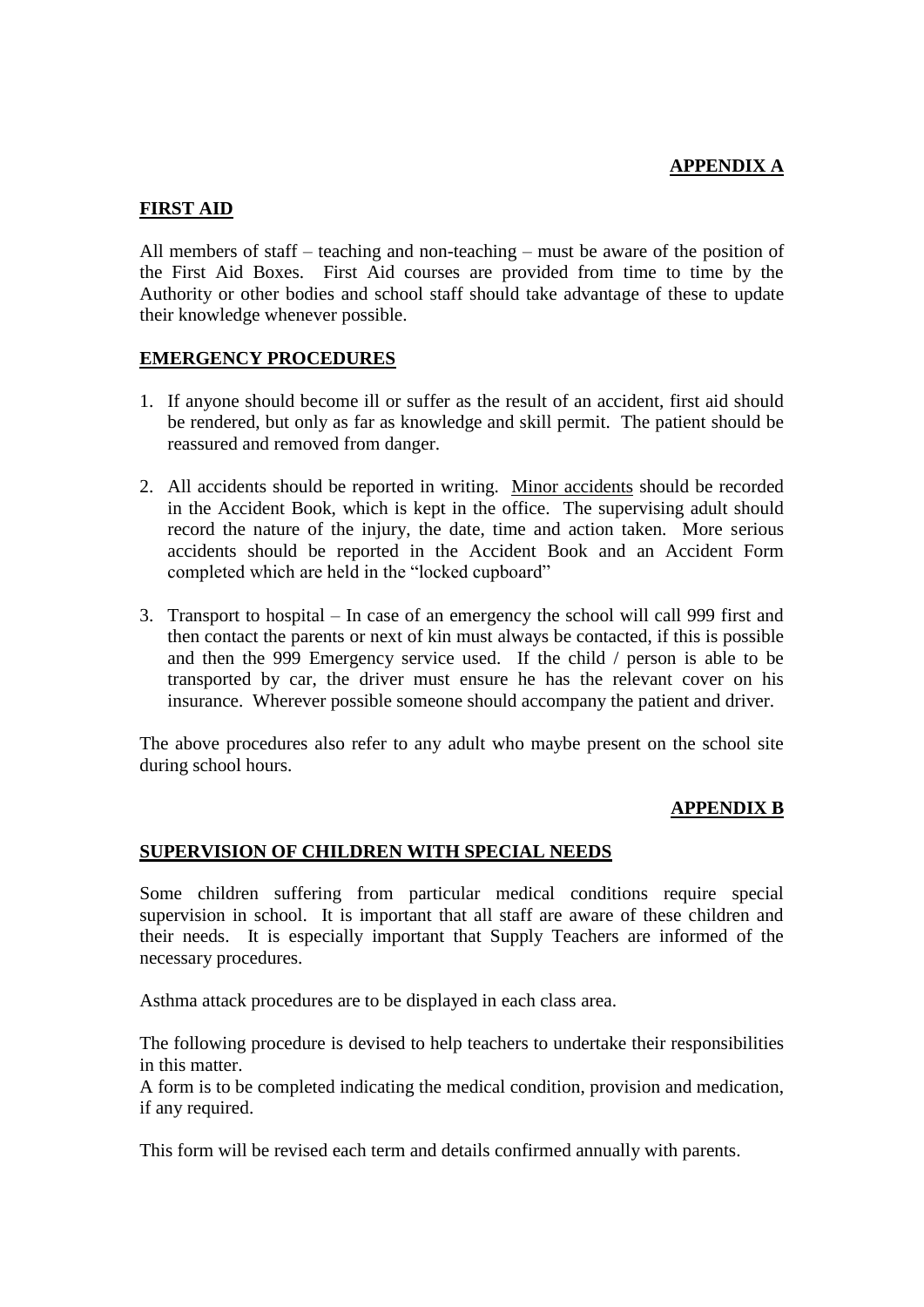Copies of the form will be kept.

# **APPENDIX C**

### **PUPILS' CLOTHING / JEWELLERY ETC.**

#### 1. General

The wearing of correct school uniform is to be encouraged at all times. Basic uniform consists of:

| Girls : | Grey, flared or pleated skirt, pinafore dress or trousers<br>White blouse<br>School tie |
|---------|-----------------------------------------------------------------------------------------|
|         | School pullover or cardigan<br>White socks<br>School dress in summer                    |
| Boys :  | Grey trousers – short trousers in summer preferred<br>White shirt<br>School tie         |

School tie School pullover Grey socks White short sleeved shirt or polo shirt in summer

Navy outdoor coats preferred.

Sensible school shoes should be worn – this excludes sling-backs, open-toed sandals and trainer-type shoes.

Long hair must be tied back at all times in the interests of health and safety.

The wearing of jewellery, such as bracelets, pendants, rings, ear-rings (except studs) is not allowed as these can present hazards in school and class teachers are responsible for seeing that this rule is observed. Wrist watches and a small crucifix or other religious symbol may be worn but will need to be removed for physical activities.

2. Physical Education

All pupils must wear appropriate dress for P.E. and games.

P.E. Gold tee-shirt, navy shorts, bare feet.

If a child has an infectious foot complaint then plimsolls – not trainers – may be worn.

GAMES Netball skirts or football-kit may be worn, in school colours for the appropriate games, as may trainers. The wearing of a different pair of socks, for the games lesson, should be encouraged, to be washed on a regular basis along with the kit.

Watches and stud earrings

Watches and stud earrings must be removed for P.E. and games. If children are not capable of removing earrings without adult help then they must not be worn to school on P.E. / Games days.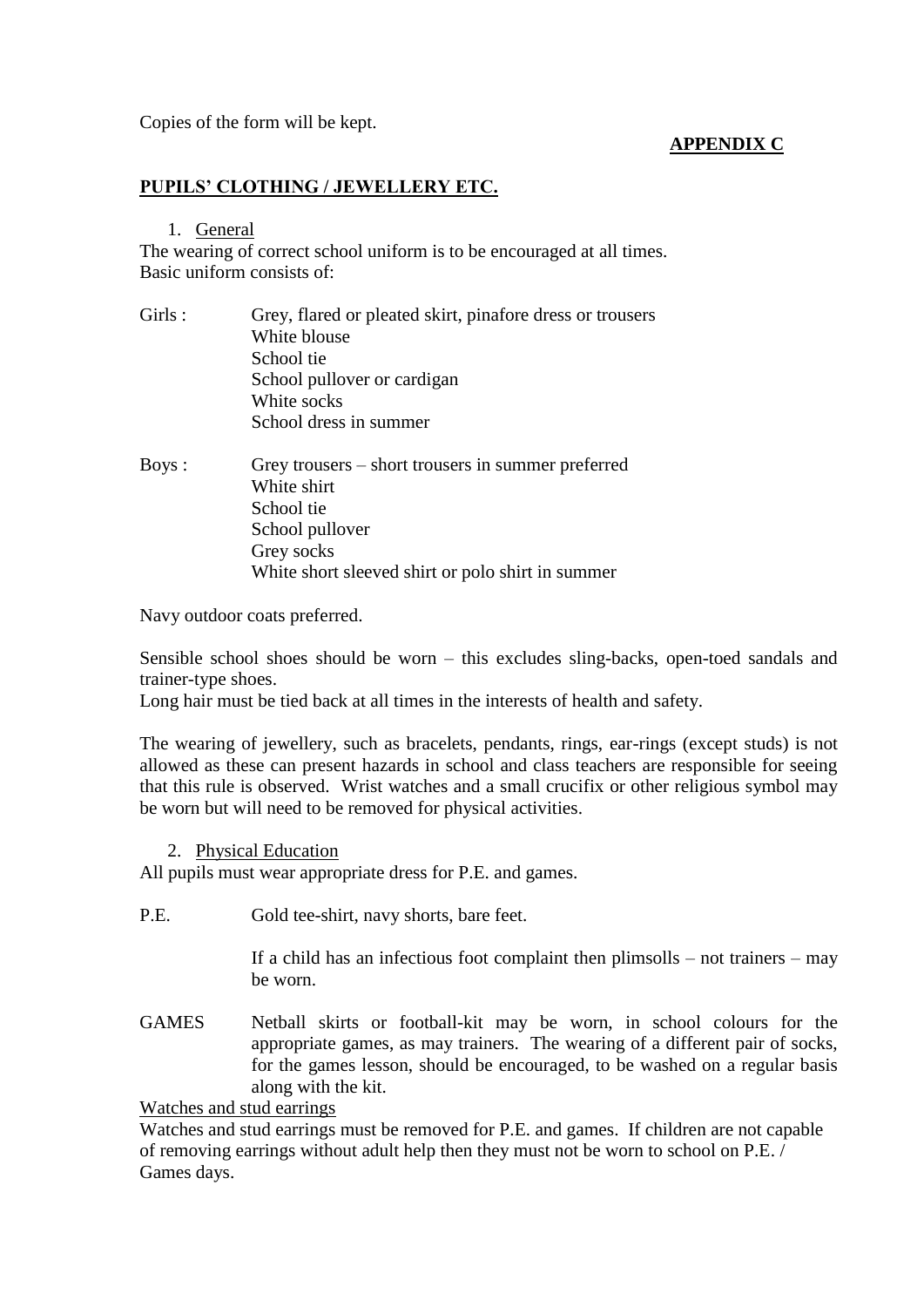# **St. Mary's Catholic School**

# **SCHOOL SWIMMING POOL PROCEDURES June 2018**

# **To be updated in Accordance with the best practice recommended by RBWM Sports development**

All teachers and pool club supervisors must be familiar with the Pool Safety Operating Procedure (PSOP), including the Normal Operating Plan (NOP) and the Emergency Action Plan (EAP). The following procedures are a summary relating to the school use of the pool:

All teachers or supervisors should have some knowledge of first aid treatment and be competent in the principles and practice of life-saving and resuscitation. They should at all times, if retrieval from the poolside is impossible, be prepared to enter the pool to go to the aid of a pupil in difficulty. Teachers and supervisors must know the location of the first aid kit (in the poolside cupboard), the contents of which must be regularly checked. A mobile phone must be available for use at the poolside at all times.

### **The teacher or supervisor must:**

- Be present and give 100% supervision at all times beware of being diverted from the poolside for any reason. Be first in and last out, **ALWAYS.**
- Be fully alert and competent to cope in any emergency.
- Be in a position to see the whole class (all the children) and teach from the side of the pool.
- Adopt a simple signalling system which pupils can understand e.g. one short blast on the whistle everyone stops at once and pays attention, two short blasts everyone gets out of the pool. The teacher must avoid overuse of the whistle and ensure obedience to all signals.
- Ensure that the number of Infant children in the pool during a lesson does not exceed a ratio of one adult to eight children. Two adults must always be on duty at the pool during Infant lessons.
- Ensure that the number of Junior children in the pool does not exceed a ratio of one adult to fifteen children. An adult does not need to be in the water.
- Ensure that a rescue pole and float are in place on the fence hooks.
- Ensure that swimming does not take place within an hour after a meal.
- Record the number of children using the pool on the whiteboard.
- Record any incidents or concerns on the whiteboard.

### **Safety and hygiene procedure with pupils:**

At the pool all teachers and supervisors must ensure:

- That the mobile phone is on the hook by the poolside cupboard. (To be returned to the office after the last lesson of the day).
- That the pool equipment is on the poolside (to be returned to the pool equipment store after the last lesson of the day).
- Orderly behaviour at all times.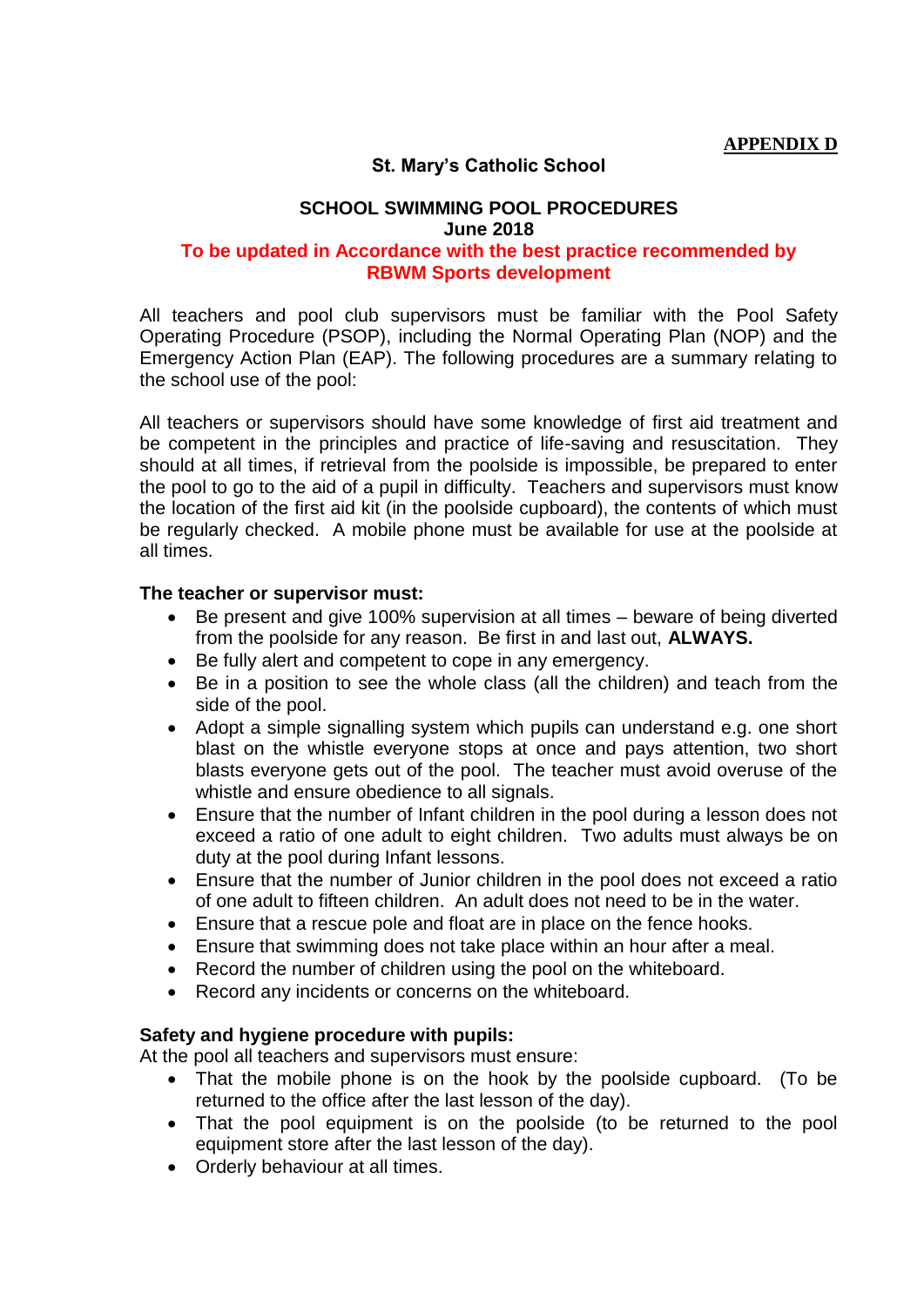- That pupils are not allowed on the poolside without a teacher being present
- That running, pushing or chasing on the poolside does not take place
- That diving or jumping into the pool is forbidden at all times
- That during the lesson the pool surround is kept clear. Quick and unimpeded access to all sides of the pool may be needed
- That all pupils wear a swimming hat at all times
- That all children go to the lavatory and wash their hands thoroughly before using the pool
- That children wear shoes when walking from the class to the poolside
- That children who are unwell do not use the pool (and are aware that they should not use the pool within 48hrs of being sick and 14 days of having diarrhoea).

# **RESCUE PROCEDURES**

CONSCIOUS CASAULTY can usually be rescued by applying the techniques of REACH or THROW.

REACH as far as you can with a life saving pole, your hand or a towel etc. Keep the body low; lie down if possible to avoid being pulled in yourself.

THROW a buoyant aid e.g. a float or a rope.

THE UNCONSCIOUS CASAULTY needs to be removed from the water quickly.

- Speed is essential the pupil may not be breathing.
- Enter the water and if necessary bring the victim to the surface and commence resuscitation REMEMBER **SECONDS COUNT.**
- Always be prepared to enter the pool to render aid to a pupil in difficulties, if poolside recovery is impossible.

# **IN THE CASE OF AN INCIDENT:**

**CLEAR THE POOL**

### **PHONE 999**

**SEND A CHILD TO THE OFFICE WITH THE RED CARD (FOUND IN THE PLASTIC WALLET WITH THE MOBILE PHONE) ANOTHER ADULT TO PROCEED TO THE POOLSIDE TO GIVE ASSISTANCE.**

**GIVE FIRST AID UNTIL THE FIRST AIDER OR AMBULANCE ARRIVES.**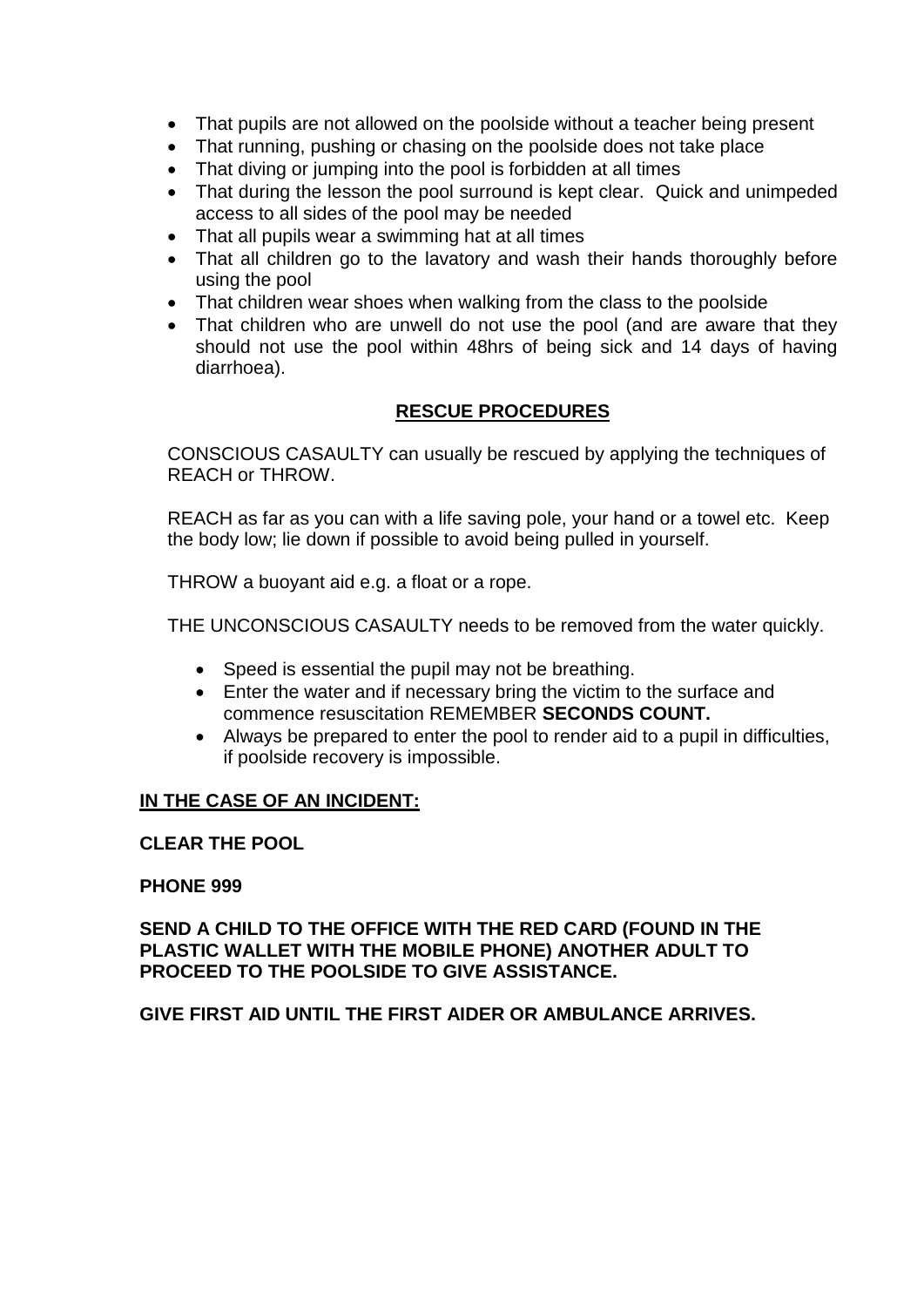# **APPENDIX E**

# **SCHOOL ENVIRONMENT**

It is the responsibility of all staff and pupils to be vigilant in matters relating to changes in the structure and environment of the school and to report any hazards immediately to the Headteacher.

It is the Headteacher's responsibility, so far as is reasonably practicable, to ensure that dangerous situations do not arise in and around the building and that safe and easy access and egress is afforded to all who use the premises.

The following points should be taken into account:

Paths and play areas.

So far as is reasonably practicable, the surface of access routes, footpaths, steps, play areas and car parks should be even and kept clear of wet leaves, ice etc. Adequate stocks of rock salt should be available and applied to essential access points in icy conditions before the time that children begin to arrive at school – 8.30 a.m.

• Fences and Walls

Fences should be sturdy, free from rotted timbers and other defects such as torn netting and broken supports. Loose bricks should be removed and any damage reported to the Headteacher.

- Gates and Doors Locks, catches and hinges should be maintained in full working order.
- Drains

Blocked drains must receive urgent attention to avoid health hazards.

• Obstructions

Overhanging branches must not be allowed to become obstacles. Dead and dangerous branches and trees should be reported to the Headteacher.

• Parking Area

Children should be warned of the dangers of the parking area, from teachers' cars, delivery vehicles and parents' cars and encouraged to use the paths and to go directly into the playground on arrival at school, remaining there until the bell goes. Children should not wait around the gates for parents but in the playground.

Refuse

Children should not be sent unsupervised to this area to dispose of rubbish, or for any other purpose. Dangerous refuse, e.g. broken glass, should be suitably wrapped and the caretaker informed.

• Floors

Floors should be even, non-slip and as free from obstacles as possible – especially the cloakroom areas.

- Doors
- Doorways should be free from obstructions at all times, particularly the fire doors in the hall. The mats must be stored so as not to block the exit and hall chairs must be stacked away from the passageway.
- Chickens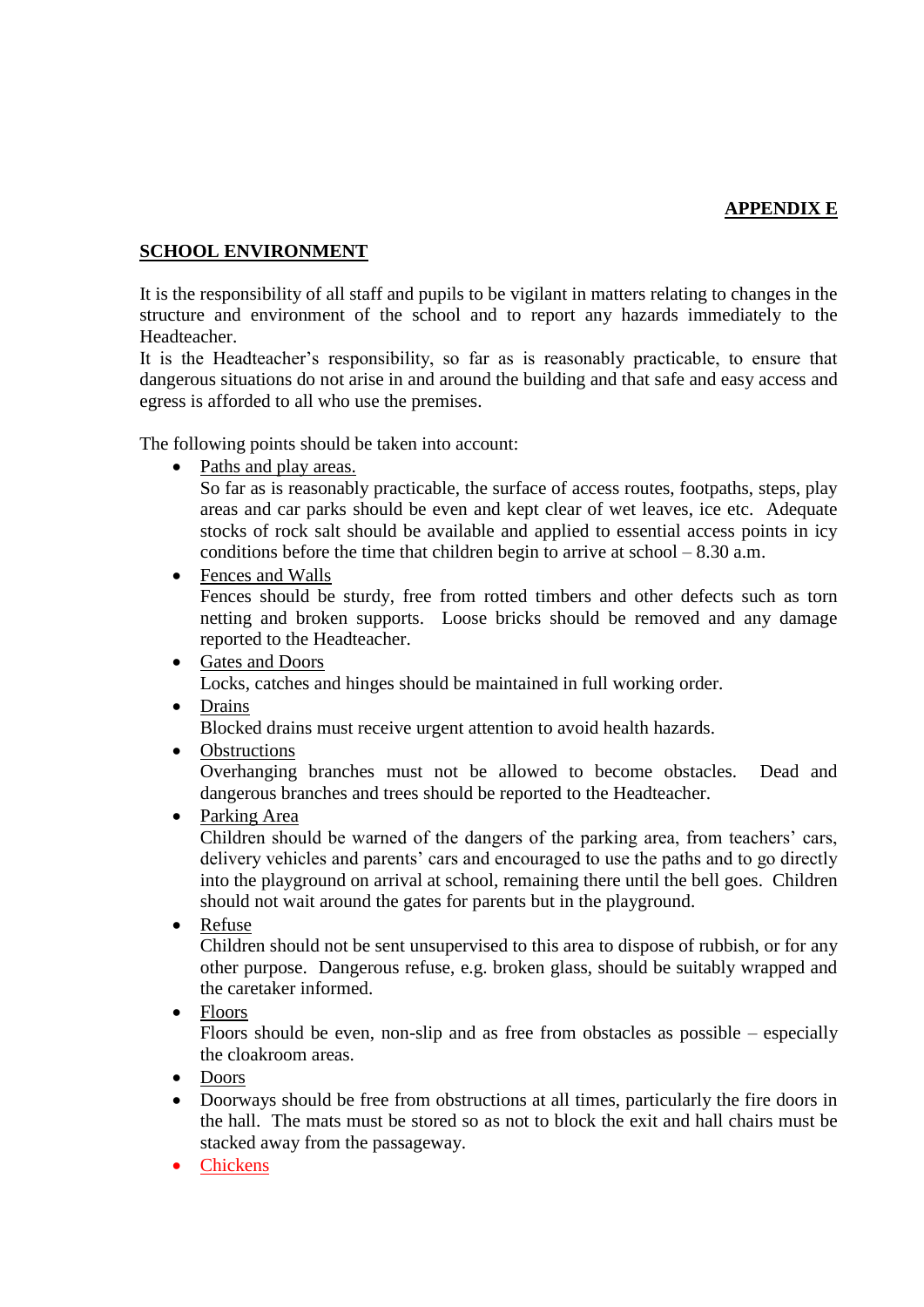### **APPENDIX F**

### **SUPERVISION OF CHILDREN ON OFFSITE ACTIVITIES**

- **1.** The teacher in charge of the activity should read the guidelines prepared by Achieving for Children dealing with offsite activities and make any accompanying adults aware of the necessary sections of the document. The advice in this document should be strictly followed.
- **2.** Teachers and office staff organising outings should prepare information for parents. Parental consent is not required for curriculum activities during the school day
- **3.** First aid materials should be available at all times.
- **4.** When transporting pupils by car, child locks should be secured and children should travel in the rear seats and no overloading of the vehicle should occur. If a child is under 135 cm then a named booster seat is required.
- **5.** If cars are used, whether teachers, staff or parents drivers should have business insurance where carrying of children is specifically permitted. This means the insurance policy must include full passenger liability.

### **APPENDIX G**

### **CARETAKING AND CLEANING**

The responsibilities of the Cleaner in Charge to the Headteacher for the duties in relation to the use of school premises by staff, pupils, visitors and members of the public.

**1.** Provision and Maintenance of Plant and Equipment

The 'Cleaner in Charge' must take all reasonable care to ensure that the plant and equipment for which he / she is responsible is in safe working order and is in a hygienically clean condition. Unsafe equipment must be taken out of use until the necessary repairs have been carried out.

- a) Cleaning staff and persons provided with cleaning materials and / or equipment must be made aware of their safe use.
- b) Equipment and materials must be stored in a safe, secure place and never left where children can have easy access.
- **2.** Maintenance of the Establishment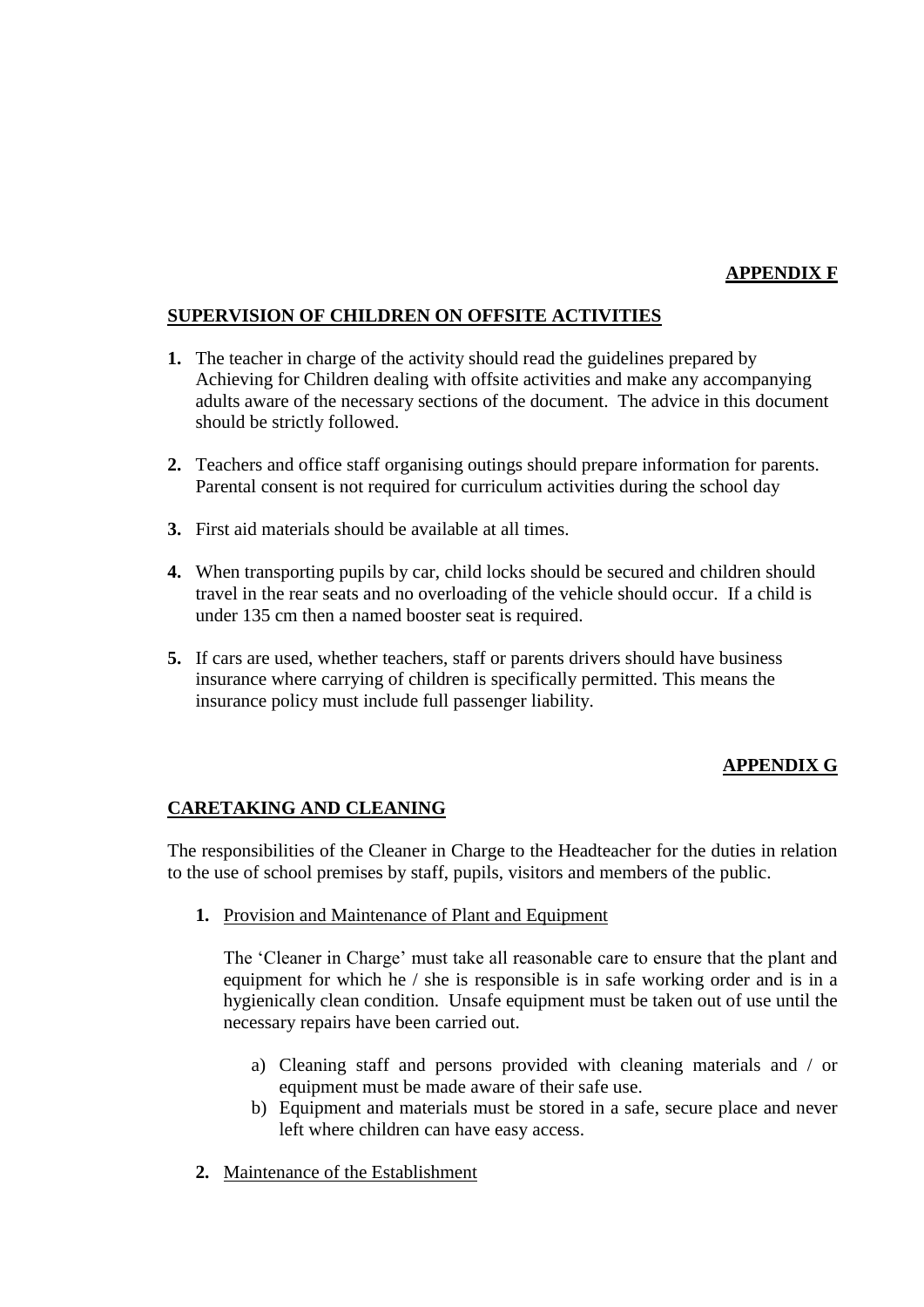a) Cleaning – It is the responsibility of the 'Cleaner in Charge' to ensure that cleaning standards are such that no health hazards are present – paying particular attention to toilets, washbasins and sinks.

b) Access and Egress – Attention must be paid that access and egress throughout the building and site is easy and without risk. Particular attention should be paid to the removal of obstacles such as trailing wires, effective doors, etc.

### **APPENDIX H**

#### **SCHOOL LETTINGS**

- **1.** The Governing Body is responsible for ensuring that the means of access or egress are safe for the use of hirers, and that plant or equipment used by hirers is safe. It follows, therefore, that if the Headteacher knows of a hazard in regard to access to school premises or equipment to be used by hirers, action should be taken to make hirers aware of these hazards.
- **2.** Escape routes and exits should be clearly marked for the benefit of persons not familiar with the layout of the building.
- **3.** The hirers of the building should be properly briefed about the position of telephones, escape routes, fire alarms and fire fighting equipment. Notices regarding the procedures in relation to action in the event of a fire should be fixed in a prominent place.
- **4.** The Headteacher must be satisfied that hirers using any equipment or facility are familiar with its safe use and, if necessary, briefed accordingly.
- **5.** A responsible person, acceptable to the Headteacher, should be present on the premises at all times during the period of the letting.
- **6.** The Lettings Officer should ensure that arrangements are made for checking the security and condition of the premises and equipment used after vacation of the hirer or his staff.
- **7.** Hirers are responsible for the conduct and behaviour of the individual they invite onto the school premises and must not compromise school security.
- **8.** The hirer must familiarise themselves with the egress points in case of fire and must risk asses the area of the premises they are using is suitable for their use. Access to WCs only must be specified within any contract.
- **9.** Hirers must ensure that any electrical equipment brought onto the premises is safe and has been PAT tested.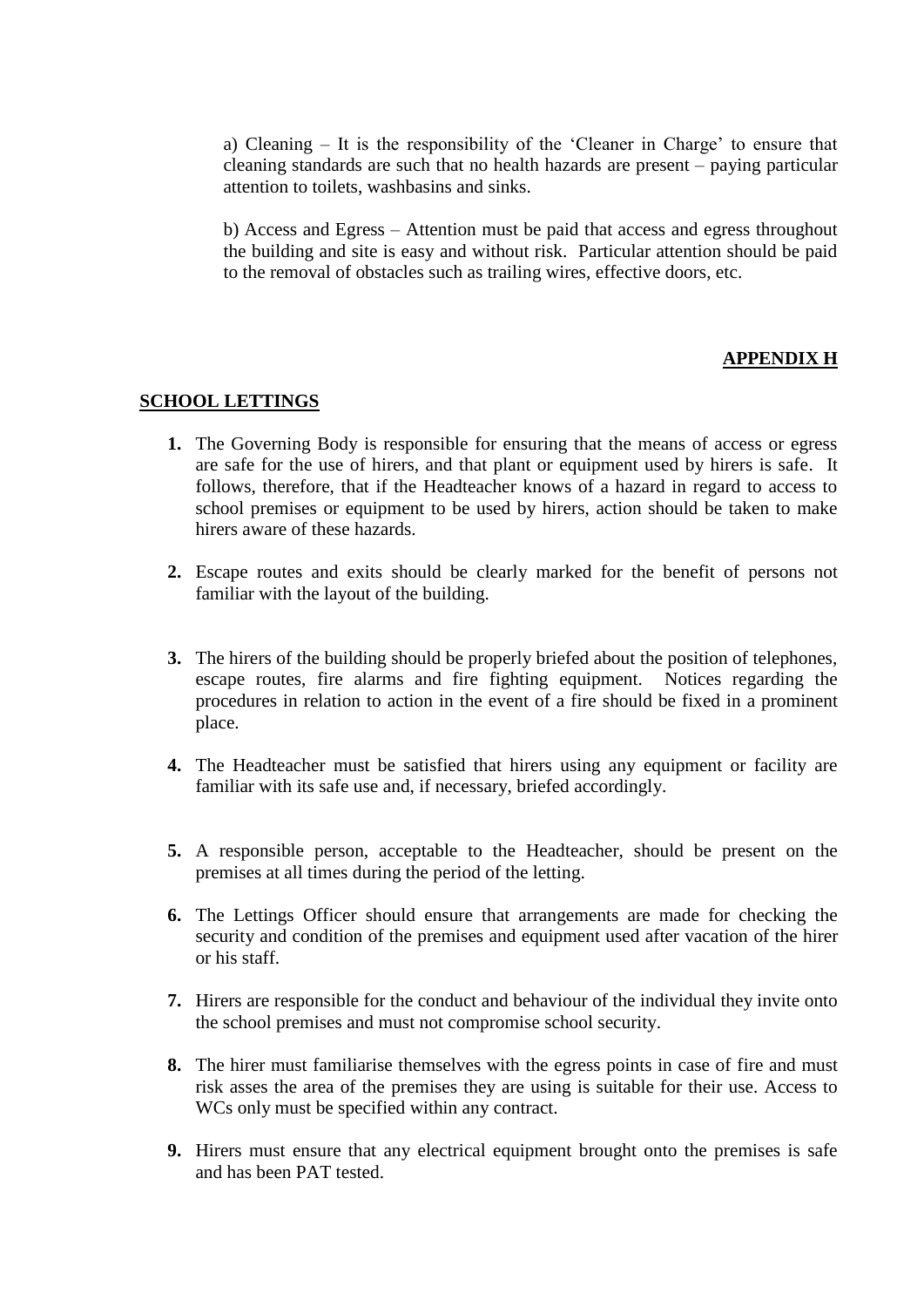### **APPENDIX I**

### **CARE OF P.E. EQUIPMENT AND SAFETY IN P.E. LESSONS**

P.E. and gymnastics in particular, is challenging in its nature and, therefore, the risk of accident is always there. Teachers should always be aware of this in exercising the supervision which the laws expects of them, that of a caring parent and qualified professional.

### 1. Accommodation

The floor of the hall should be clean and splinter-proof. Care should be taken that there are no drawing pins or staples on the floor, as far as is possible. The chairs should not present a hazard either by the way they are stacked or their placement.

### 2. Apparatus

All apparatus should be kept in good condition and should not be used if it is faulty in anyway. A yearly maintenance check should be undertaken.

The teacher who has responsibility for P.E. and Games equipment should check regularly the safety of fixed and portable apparatus.

### Fixed equipment :

- a) Check bracing wires for stability and fraying at points of frictional contact.
- b) Check that castors are well oiled and contact surface free from grit.
- c) Check that the sockets on the floor are free from dirt.
- d) Check that securing bolts are firmly fixed to the apparatus.
- e) Check for splinters, cracks or warping in any wooded components.
- f) Check that the apparatus is fixed securely to the wall.

Portable equipment:

- a) Check that the wood is free from splinters and covers free from tears and not highly polished.
- b) Check that all rubber stoppers are firmly fixed and in good condition.
- c) Where sections interlock, check that there is no movement due to wear and tear.
- d) Check that mats are free from tears, fraying surfaces and foreign bodies including pins and school lunch!
- e) Check balance benches and planks for splinters, absence of rubber buffers, faulty or missing hooks and warping.

Other teachers should be aware of all these possible faults and report any dangers immediately to the Headteacher.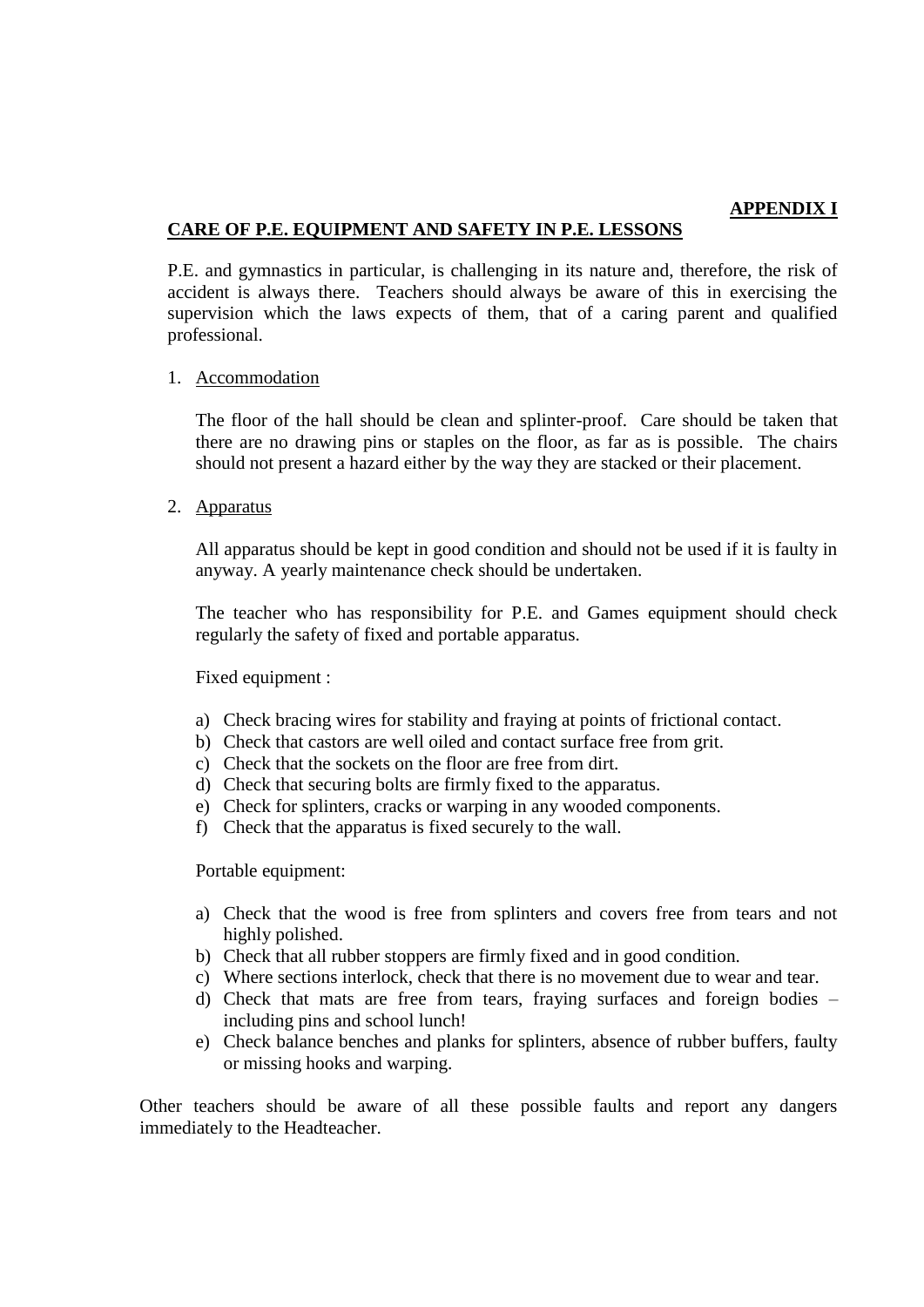# 3. Carrying Apparatus

A few safety rules to be used for classes putting out equipment. No child should put out equipment unsupervised. Children should be taught how to pick up benches as a co-operative activity and to learn how to face forward when transporting a bench safely.

- a) Apparatus must never be lifted over other children.
- b) Four children generally should be used to carry benches / planks etc. so that they can face direction in which they are moving.
- c) Apparatus should always be lowered gently to the floor to prevent damage to the floor, the apparatus and the children's feet!
- d) Apparatus, including mats, should never be dragged along the floor but carried by a least four children keeping the mat straight and not folding it.
- e) The teacher should check that the apparatus is secure before the children use it.
- 4. Supervision

Teachers should wear appropriate PE kit, non-slip sports low shoes in the P.E. hall, preferably actual plimsolls or trainers. When the children are undertaking an activity with bare feet the teacher should also be in bare feet unless there is a medical reason. Whenever possible, the teacher should be in a position where he/she can see all the pupils.

If a teacher is called out of the hall, for any reason, the children should be ordered off the apparatus and ideally escorted out of the hall or supervised by another member of staff.

# **APPENDIX J**

# **GOOD HYGIENE PRACTICE**

**1.** Cuts and Abrasions

All cuts and abrasions must be covered by a plaster. If the cut is very small the child may wash and plaster the cut under the supervision of an adult. No child may administer first aid to another child.

When dealing with larger cuts, plastic gloves must be worn and these along with any cotton wool swabs, must be wrapped up carefully before being placed in the bin.

**2.** Body Fluids

When dealing with nose bleeds or any severe bleeding, sickness or diarrhoea, a plastic apron must be worn as well as gloves.

Again any soiled tissues, gloves and apron must be carefully wrapped before disposal in the blue sanitary bins in the ladies WC and any spillages cleaned with diluted disinfectant.